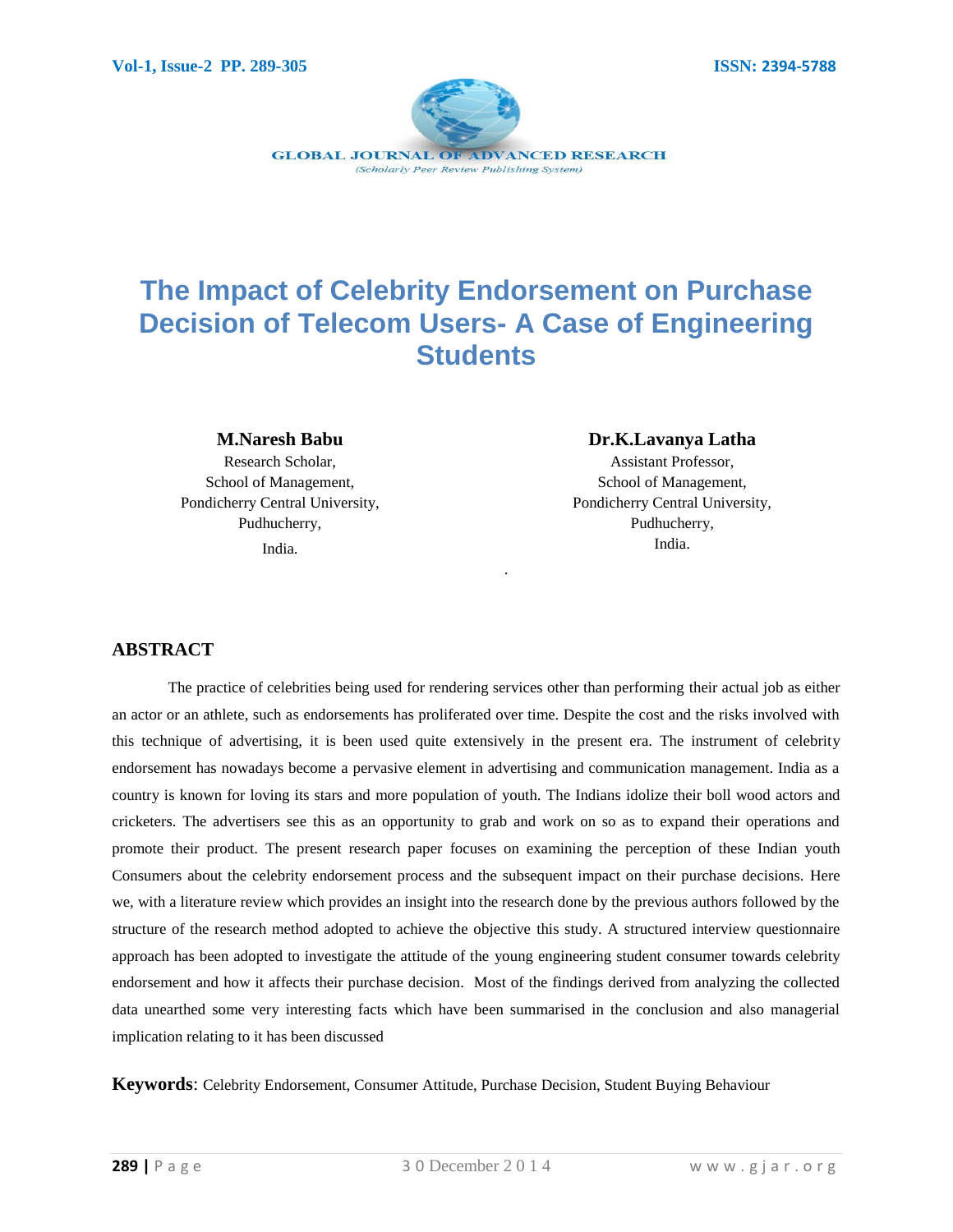

## 1. **INTRODUCTION**

"Celebrity is an omnipresent feature of society, blazing lasting impressions in the memories of all who cross its path." Kurzman et.al (2007)

Indian market is not by a large space, an easy audience to target for the advertisers. The one billion people of the country are speckled in terms of beliefs, ethnicity, states, culture, language, dialects, norms and values. Other aspects such as the economic discrepancy in the country separates it in a way which has resulted in a large number of lower and upper middle class, with a very small class falling under in the middle class. This demonstrates a vast disparity in the buying power and decision making clout, one which the advertisers should keep in mind. Indian advertisement has been placing a vital amount of importance on both recall and persuasion as brand differentiating messages.(Dixit,2005). Very often, various advertising styles are used by advertisers to influence consumer brand choice behaviour and among these different available choices one very popular choice is Celebrity Endorsements. (Alsmadi 2006).

"Traditional celebrity endorsements are as well established as the concept of celebrity itself."(Anonymous, 2007).Celebrities influence on consumers appears to be larger than ever before. (Alperstein 1991). When used effectively celebrity endorsers have the potential of serving a valuable role in enhancing a brand"s competitive position and developing brand equity. (Till 1998).Schikel (1985) highlights the subtle yet intense impact of celebrities on everyday thinking and living. Defined as "intimacy at a distance", it is seen that individuals have a tendency to form illusions of an interpersonal relationship with celebrities. (Horton &Wohl 1956).

A person who enjoys public recognition from a large share of a certain group of people and uses this recognition on behalf of a consumer good by appearing with it in advertisements is known as a *celebrity*. (McCraken 1989). They are usually known to the public for their accomplishments in areas other than the product endorsed by them. Friedman &Friedman 1979). This stands true for classic forms of celebrities such as actors like Shah Rukh Khan, models like Milan Somen, Sports athletes like Sachin Tendullkar and entertainers like MaliakaArora Khan but also for less obvious groups such as businessmen like the Ambani"s or politicians like Rahul Gandhi.(Schlecht 2003).

In India especially, it is not difficult to find motives for the increasing use if celebrities in advertisements as Indians have always been in awe of the stars of the celluloid world. Unlike the foreign counterparts they have always consecrated them and placed a halo behind their heads implying that their celebrities could do no wrong. (Anonymous, 2001). Indeed, some people are seen to admire, imitate, and become besotted with their favorite celebrities, which forms the crux for the celebrity endorsement being quite a sought after advertisement technique.(McCutcheon et.al 2003)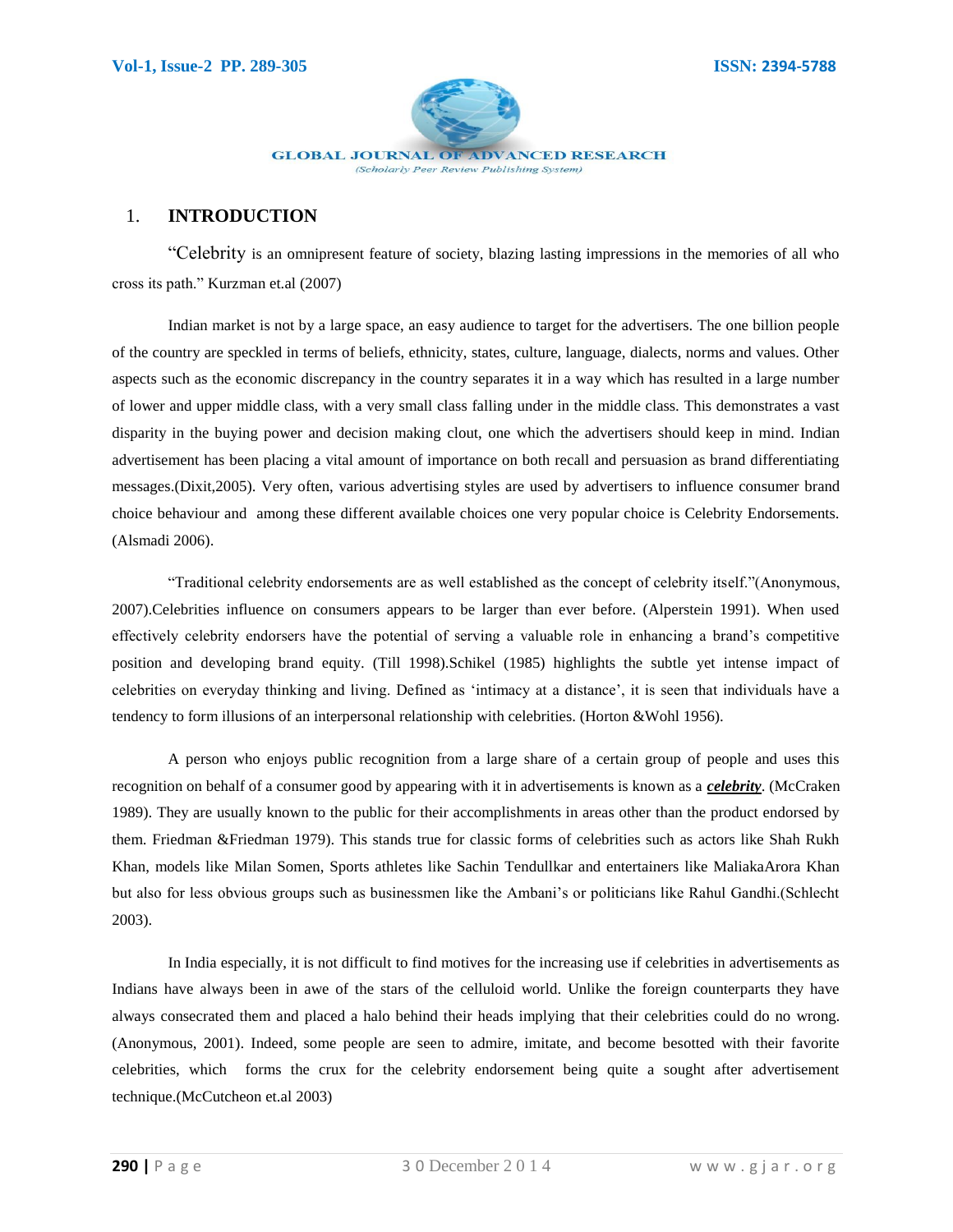

(Scholarly Peer Review Publishing System)

Today celebrity endorsement is being seen more and more as an integral part in an integrated marketing communication strategy. Hamish and Pringle (2004) suggest 3 macro factors present in the market today that in principal justifies the validity of celebrity endorsement as a promotional strategy. The first factors the increasing opportunity for interactivity between brands and their consumers. Second is the "era of consent" situation present today where consumers have more control over the messages they receive. And lastly is the increasing media fragmentation and commercial communication clutter.(Temperley and Tangen, 2006). Pappas (1999) examined the value of star power in an endorsement and pointed towards how a well-designed advertising helped celebrities convert their star power into brand equity.

## 2. **CELEBRITIES AS A FORM OF ASPIRATIONAL REFERENCE GRO***UP*

From a theoretical perspective, celebrities are considered to be effective endorsers as because of the presence of their symbolic desirable reference group alliance. (Soloman and Assael, 1987).Assael (1984) suggests that the effectiveness of the celebrity endorsement is present because of its ability to tap into the consumer"s symbolic union with its aspirational reference group.(Menon)

Reference groups among consumers are viewed as being a critical source of brand meanings as it helps them to evaluate their believe about the world particularly with others who share the same beliefs or are similar on relevant dimensions. Consumers form associations between reference groups and the brands they use and transfer this meaning from brand to self and one of the most reliable form of reference group is Celebrity Endorsers.(Escalas and Bettman 2005)

Celebrities are deemed to be referents by consumers, which refers to imaginary or actual individuals envisioned to have significant bearing on the consumer's evaluations, aspirations and behaviour. The power of the celebrities lies in these influences that they exert on consumers, even though they themselves are physically and socially distant from an average consumer.(Choi & Rifon, 2007)

Consumers have a tendency to form an attachment to any object that reinforces one"s self identity or desired image, renders feelings of connectedness to a group or to any object that elicit nostalgia, and perhaps the most vivid example of this form of attachment maybe found in the consumers preoccupation with the celebrities. (O"Mahony and Meenaghan, 1998).

## 3. **PROS OF CELEBRITY ADVERTISEMENT**

Academic researchers have conducted sufficient empirical research to express the benefits of product endorsement, in addition to the intuitive arguments that rationalize this practice.(Till and Shimp, 1998). It is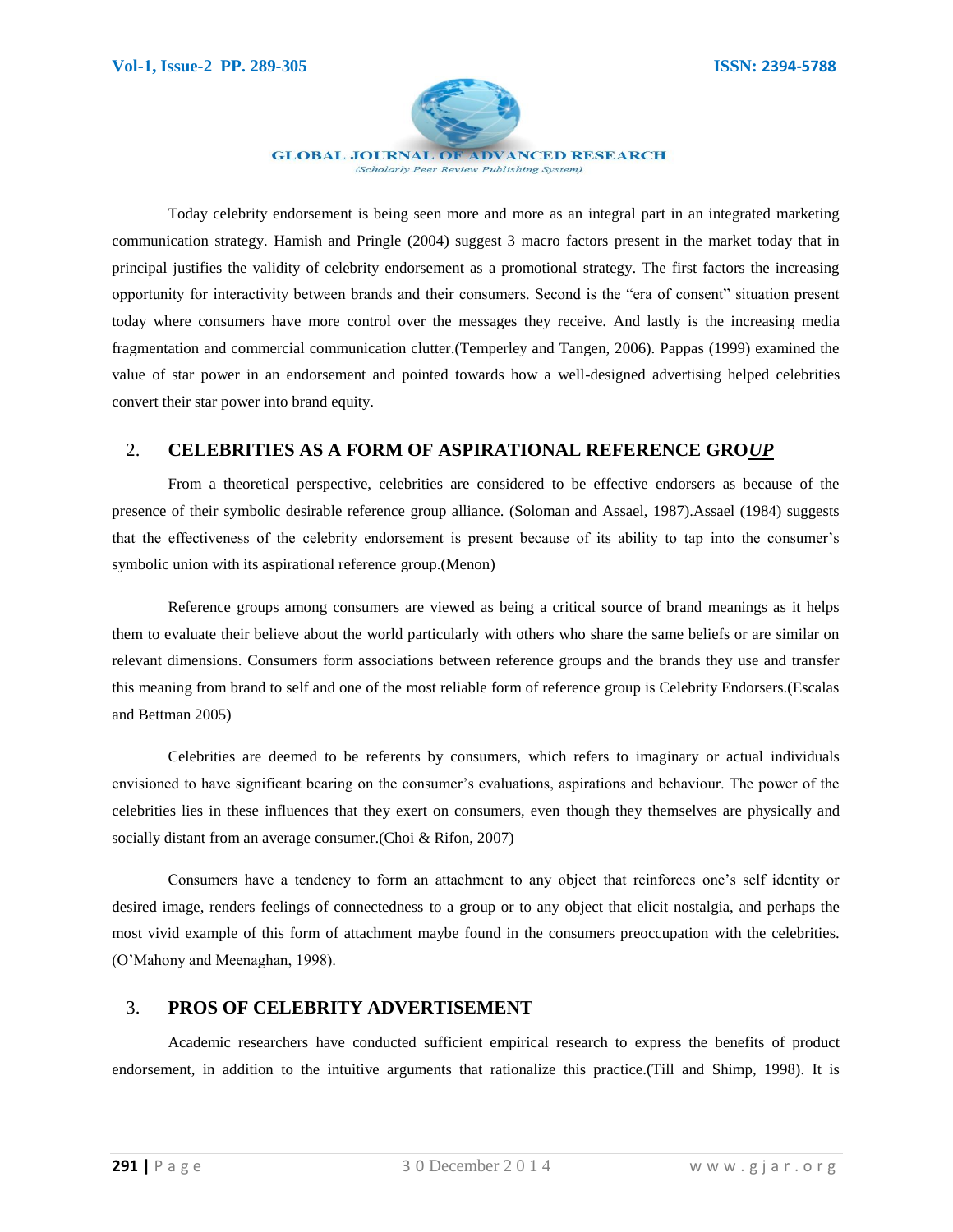

(Scholarly Peer Review Publishing System)

observed that the presence of a renowned persona helps in solving the problem of over communication that is becoming more and more prevalent these days.(Kulkarni & Gaulankar, 2005)

The increased consumer power over programmed advertisement has made advertising has made advertising more challenging. To ease this threat and to help create and maintain consumer attention to advertisements celebrity endorsement strategy is seen to be advantageous. Celebrities have the potential of helping the advertisements stand out from the surrounding clutter, guiding towards a improved communicative ability by cutting through excess noise in a communication process( Sherman 1985). Also one probable solution in the face of tarnished company image is the hiring of a celebrity to restore it. Celebrity Endorsement assists in the image polishing of the company"s image.(Erdogan, 1999)

A stream of studies identifies the attributes such trustworthiness, similarity, likableness, expertise that cause a celebrity to stand as a persuasive source which in turn creates a sense of certainty.(Mustafa 2005). It is shown by research and experience that consumers are highly ready to spend and more comfortable , when products that relate to their desired image is endorsed by celebrities. (Internet World 2001) as it helps them to take more notice of celebrity endorsements and improve their level of product recall. (Bowman 2002)

Another reason for the use of celebrity endorsement is because it has a strong impact on the learning style and memory which is critical to marketing communication success. This is because most consumers are not in a purchasing situation when they come into contact with the brand message. Marketers make use of celebrity endorsements as they lead to better information storage in the minds of the consumers which can be readily retrieved when the purchasing situation dose arise.

All these lead to the conclusion that celebrity endorsements is likely to have a positive effect on product choice behaviour.(Goldsmith, Lafferty and Newell 2000; Mathur, Mathur & Rangan 1997)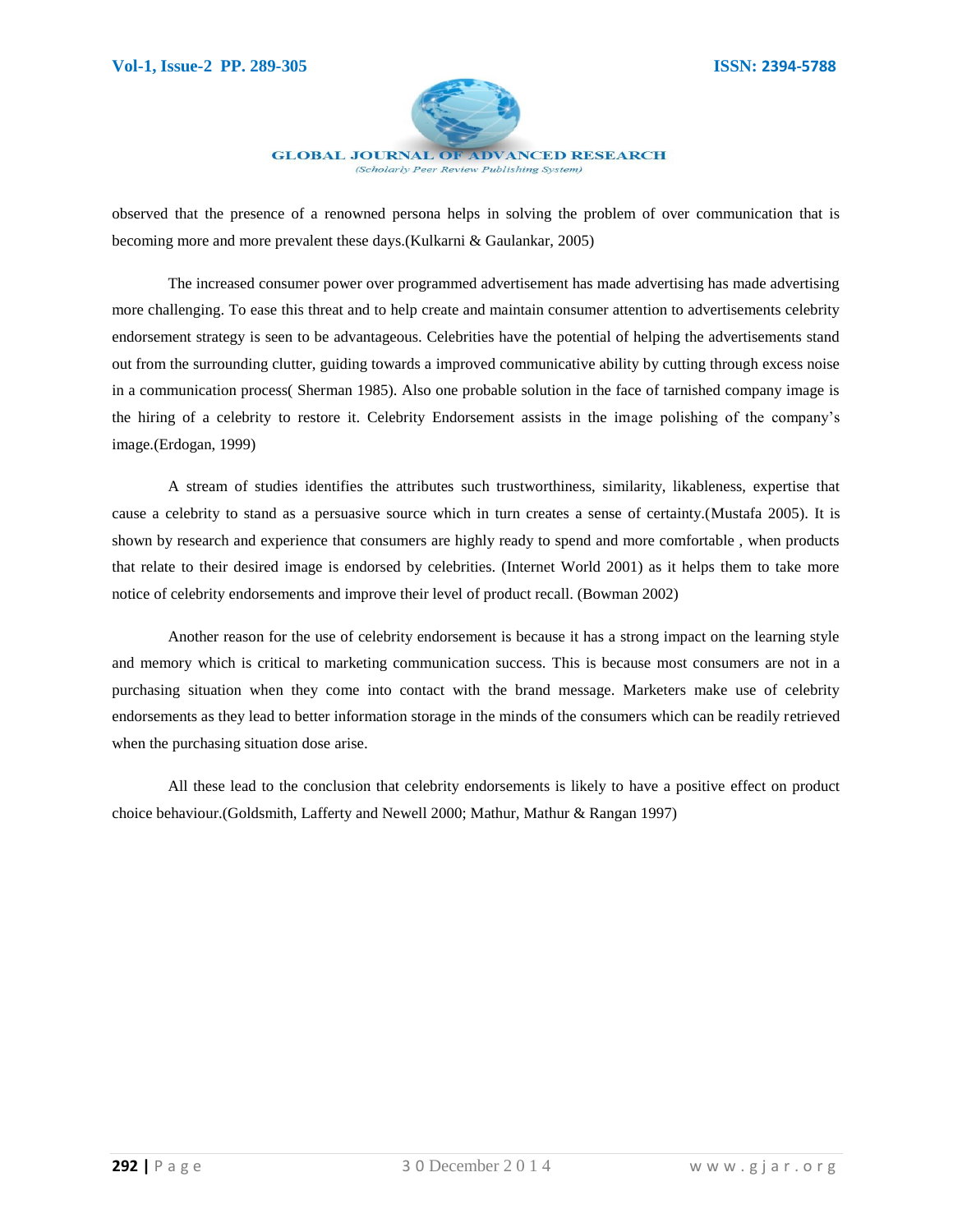

**GLOBAL JOURNAL OF ADVANCED RESEARCH** (Scholarly Peer Review Publishing System)

| <b>Potential Advantages</b> | <b>Potential Hazards</b>                       |
|-----------------------------|------------------------------------------------|
| Increased attention         | Overshadow the brand                           |
| Image polishing             | Public controversy                             |
| Brand introduction          | Image change and<br>overexposure               |
| Brand repositioning         | Image change and loss of<br>public recognition |
| Underpin global campaigns   | Expensive                                      |

SOURCE: Erdogan 1999, p. 295

# 4. **CONS OF CELEBRITY ENDORSEMENT**

The very first downside of celebrity endorsement is the term "Lazy Advertising" used to address the extreme usage of celebrities to endorse products, which poses a question on the validation of success of celebrity endorsement as a prevalent marketing communication activity. (Kulkarni and Gaulankar, 2005). It is believed that using celebrities can turn out to be an unnecessary risk, unless there appears to be a very logical relation between the endorser and the product. (Beverage Industry 1989, USA Today, 1995)

Celebrity endorsers may now and then become a liability to the brand they endorse(Till and Shimp,1998). Negative information and publicity regarding the celebrity is one risk associated with the use of celebrity endorsers. If the celebrity is strongly associated with the brand then the impact of the negative publicity will brim over to the product. . Many companies have been badly affected by the negative publicity accruing from the celebrity"s misdeeds. One very prominent example is Pepsi which suffered with three tarnished celebrities - Mike Tyson, Madonna, and Michael Jackson. (Katyal, 2007). Furthermore, those who chooses to use celebrities have no control over the celebrity"s future behaviour.(Till & Shimp, 1998)

Clutter in brand endorsement is very high up these days. (Kulkarni and Gaulankar, 2005). This is due to celebrity greed which leads to a celebrity endorsing many diverse products. (Erdogan, 1999) Overexposure is a common occurrence between highly recognized and well-liked endorsers and highly competing brands and leads to making the consumer confused and unable to recall correctly which brand the celebrity stands for. (Tripp et.al., 1994). This not only compromises the value of the celebrity in the eyes of the star"s fans but also brings to the customers notice the true nature of endorsements which is more compensation inclined and not so brand or product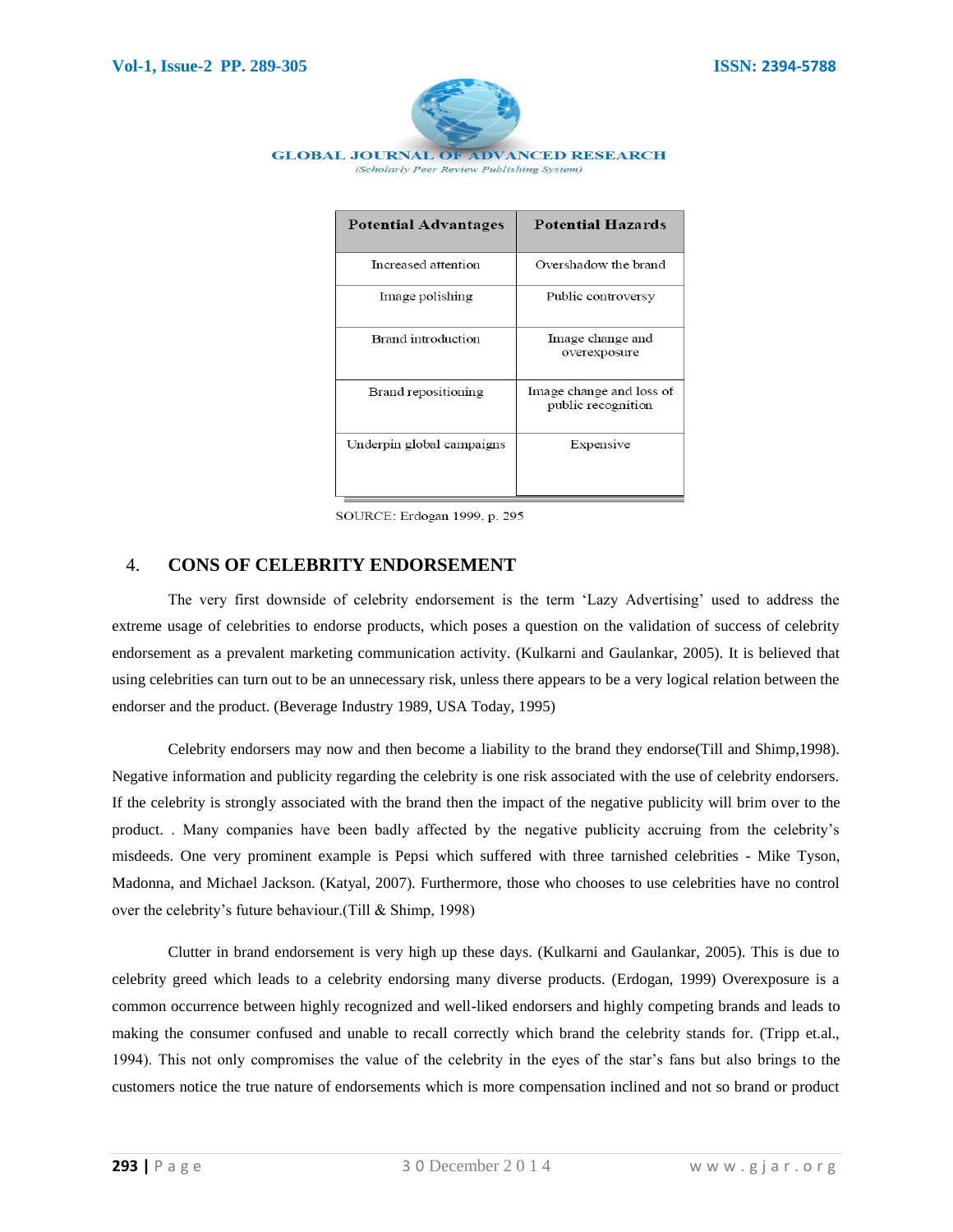

(Scholarly Peer Review Publishing System)

inclined. (Cooper, 1984, Tripp et al. 1994, Graham 1989). This has been referred to by Solomon et al. (2002) as the "hired gun" problem, where the spokesperson is perceived as endorsing the product only for the motive of money. A review by King (1989) found that especially among young people the perceived credibility of celebrity endorsers has fallen drastically, with 64% believing that celebrities appeared in the ads only for money.

As Cooper (1984) articulates "the product, not the celebrity, must be the star."Overshadowing or better known as the *"vampire effect"* occurs ""when the celebrity endorser occurs in the presence of multiple other stimuli which all competes to form a link with the celebrity endorser." . It is a fairly familiar problem that tends to 'water out" the image and association present between the celebrity and the brand being endorsed and one that leads to lack of clarity for the consumer. (Evans, 1998) . A universal concern here is that consumers will fail to notice the brand being promoted because they are focusing their attention on the celebrity. (Erdogan, 1999)

Two new shortcomings can be seen these days what marketers call Celebrity Trap and Celebrity Credibility. Celebrity trap is when the task to find substitutes becomes more and more difficult and thus celebrity becomes an addiction for the marketing team leading to surfeit of celebrities. Celebrity credibility refers to scepticism by the consumers regarding the celebrities, because of which brand is bound to be affected, especially when there is anything negative regarding the celebrity associated with the brand in the news. (Kulkarni and Gaulankar, 2005).

Agrawal and Kamakura (1995) recommend that there are decreasing returns associated with celebrities in advertising. Also some consumers have termed celebrities to be a "puppet" used by companies implying that they perceive the celebrities to be lying, when endorsing certain products. (Temperley & Tangen, 2006)

onses to emotional appeals in advertising is well documented in the behavioural literature".(Moore, Harris & Chen, 1995).McCraken (1989) goes on to describe a consumer as a "self" that constantly detracts into their lives the symbolic properties from consumer products in order to construct aspects of themselves and the world. The results of the study conducted by O"Mahony and Meenaghan (1998) designate that a consumer holds by and large a positive attitude towards celebrity endorsements. Research confirms that the celebrity endorsement can have an impact on the consumers recall evaluations, attention and purchase intentions. At the same time it needs to be taken into consideration that although consumers might have a favourable disposition towards celebrities, this does not necessarily always translates into purchase intentions.(O"Mahony and Meenaghan, 1998).

Consumer"s perception begins with their self-image and lifestyle.(Busler, 2003).Daneshwar and Schwer (2000) formulated an estimated equation on the purchase intention of the consumers which is based on the literature that points to the fact that purchase intention in an environment of endorsements depends on consumers identifying with the association and its consequent purpose on their socioeconomic profile. The equation goes as follows: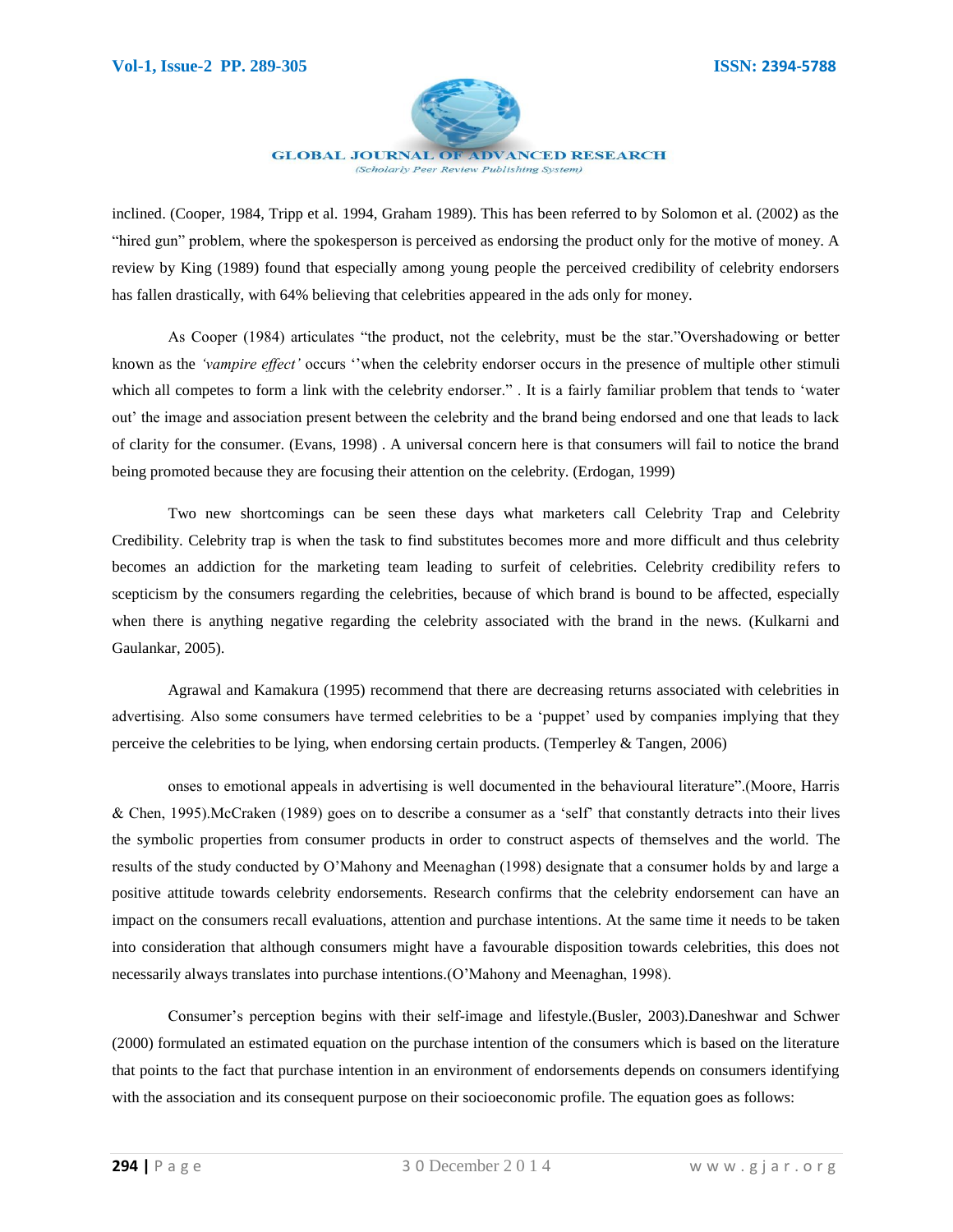

#### PURCHASE INTENTION =  $f$  (often, income, gender, occupation, age, education)

It is often seen that the understanding of the bond between the endorsed product and the product itself is difficult for the consumer to judge and thus this is critical to understand while discussing celerity endorsement.(Hsu & Donald, 2002).Using the internationalization process, Friedman & Friedman (1979) posited that consumers were more likely to purchase expensive and/or complex products which were endorsed by expert celebrities rather than typical customers. Using the same theory, Lafferty and Goldsmith (1999) that consumers are more likely to purchase a product when the perception of corporate credibility is high and when the purchase intention when endorser credibility which maybe a celebrity, is again perceived to be high. But it is seen that once the consumer has the product in his or her hands, however, the design, quality, and price of the product are what consummates the sale, not the association with a celebrity, which enlighten us with the verity that celebrities get consumers to try products, not to necessarily buy products."(Anonymous, 2007)

Daneshvary and Schwer (2000) refer to individuals with higher levels of education might be less influenced by any form of advertising than those with less education, because education provides individuals with analytical skills allowing them to decipher information from several sources prior to making a purchasing decision, making them less likely to purchase a product based on one source.

The celebrities are often looked upon by the young as their role model. (Choi & Rifon, 2007)**.**It is seen that celebrity endorsement specially encourages the young to embrace their individuality by celebrating their contemporary icons and heroes. (Temperley, Tangen, 2006).

## 5. **COUNTRY CONTEXT: INDIA**

Brand endorsements by celebrities are a widespread phenomenon in India and worldwide. For decades, the celebrities present in the Indian films have provided lifestyle cues to youth. Given the popularity, size and reach of the celebrities present in the film industry have the power to influence the attitude and behavior of millions of people, particularly the youth in India.The result of several discussions between strategic media work and WHO, after consulting with media experts, sociologists, films and television professionals and academics as well as scanned media reports, determines the impact of films and its consequent impact of celebrities on the youth. (Anonymous, 2003)

The country observed for the first time aggressive competition between new players and big established businesses with the opening of the new Indian economy in 1991.(Malhotra 2005). Consumer"s expectations and demands are continuously rising in today"s dynamic and competitive environment forcing marketers to adopt more creative advertising efforts such as celebrity endorsements to influence consumer brand choice and behaviour.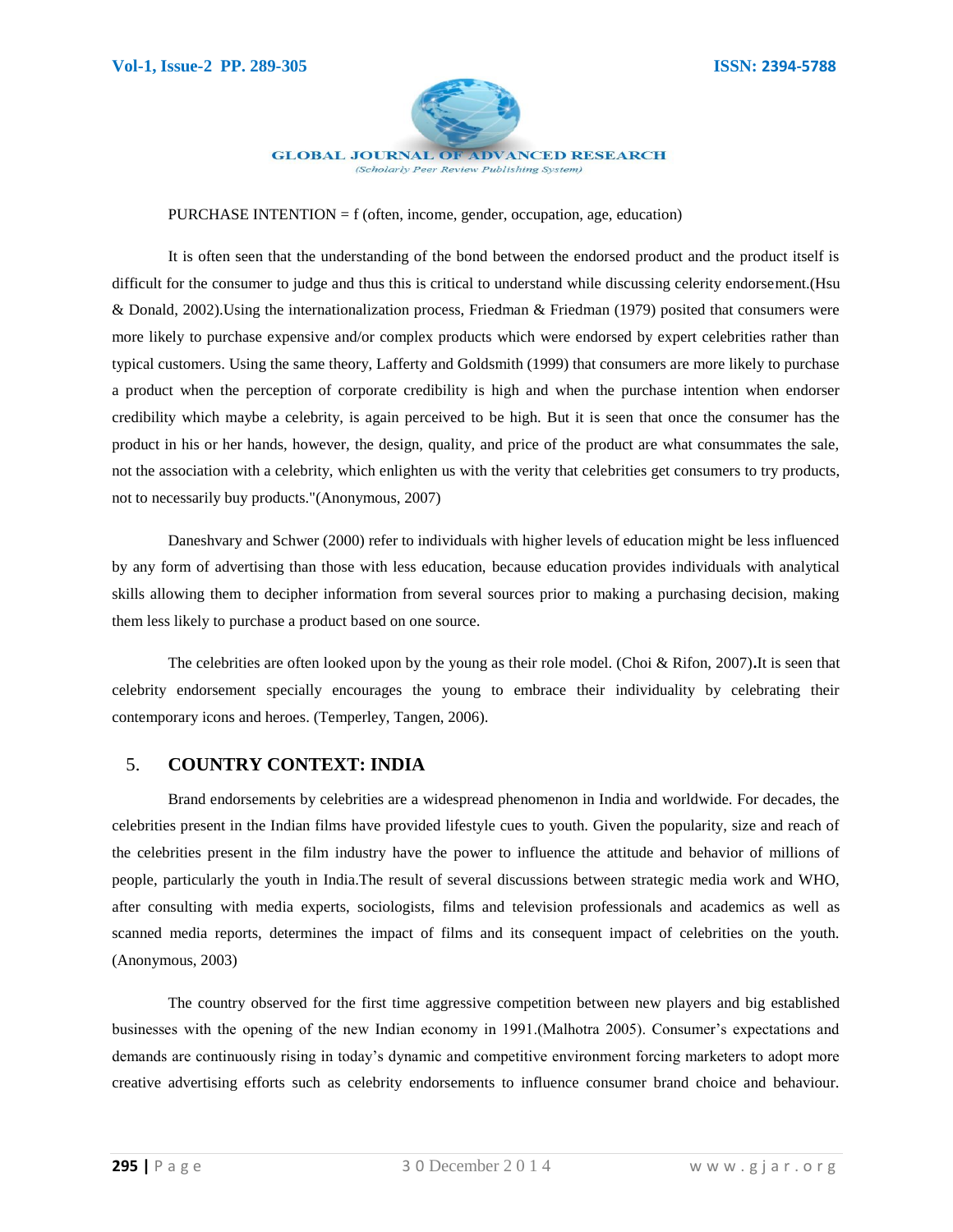

**GLOBAL JOURNAL OF ADVANCED RESEARCH** (Scholarly Peer Review Publishing System)

(Alsmadi 2006). Hence, there was an novelty of the celebrity brand endorsement which has proliferated to have become a multi-million dollar industry in India today.(Malhotra 2005)

Further more the celebrities in India live a very public life, hence several aspects of their lives are exposed to the general public such as where they shop, where they holiday, their favorite food and so on and thus receives extensive coverage from the media. The best example to support this is the South Indian actor Rajnikanth who has temples dedicated to his glory.(Dixit 2005)

However, a few of the brands have, no doubt, been established without celebrity endorsement (Kulkarni and Gaulkar, 2005). Procter & Gamble promoted its "Rejoice" brand in India with an ordinary woman in their advertising which worked well. They do not believe in celebrity endorsement and think that consumers, especially housewives, are more prone to identify with a lay person than a celebrity. A few more examples that can be given are Lifebuoy, Close Up, Fevicol etc.

Katyal (2007) asserts that there is the presence of great potential for celebrity endorsement in India to be seen as truly relevant, thereby inducing customer to purchase the product. He also states that star power in India can be identified by the successful endorsements done by Shah Rukh Khan for three brands namely Santro, Clinic Alclear and Pepsi.

# **6. ADVERTISING IN THE INDIAN TELECOM SECTOR**

Advertising spends in India saw a 32 per cent surge in the first quarter of 2010 according to a Nielsen study and telecom sector had major contribution to make to this growth in advertising.

The Indian telecom services sector is a booming industry. The Indian telecom market is highly competitive with all the players trying to increase their subscriber base with all kinds of schemes and offers. Telecom service providers keep adding subscribers by millions every month. Promotion has a major role to play and that"s where advertising kicks in.

The telecom service providers are leaving no stone unturned to attract potential subscribers and retain the existing ones. Advertising serves a number of purposes; the most important being connecting with the customers and developing a bond and the most common being keeping people updated about new schemes and offers that companies keep churning out almost every day.

The telecom companies have been among the leading ones when it comes to advertising spends across almost all media be it the print media or TV or outdoor. In 2009, the telecom sector's ad spends across TV, press and radio was around Rs 1,200 crore. With the onset of 3G, the advertising in telecom is about to go up with companies coming up with new campaigns and strategies to promote their 3G services. Advertising in the telecom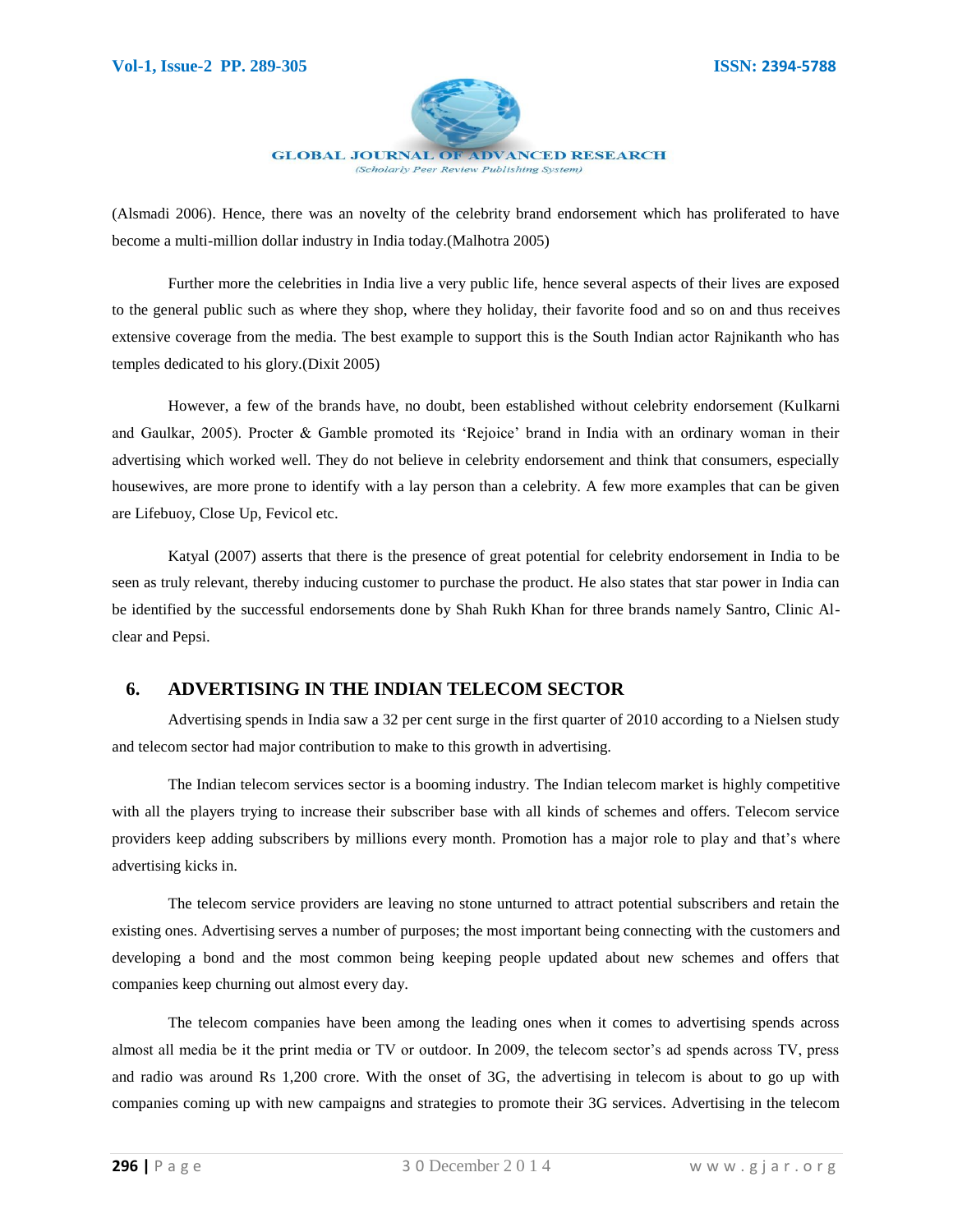

space is expected to see a spike of almost 50 per cent in the next six months, because of the onset of 3G, against an average annual growth expected to be around 30-32 per cent.

The point to be noted is that even when all the telecom majors have flooded all kinds of media with their commercials they have somehow been able to differentiate their telecom strategies. For example, Vodafone has always used non human characters like the pug or the ZooZoos in its advertisements, whereas Airtel focuses on human relationships. Idea on the other hand has been giving out social messages through its ads and Tata Docomo appeals to the youth with ideas for their ads coming from customers themselves.

| <b>Celebrity</b> | <b>Telecom Brand</b>                        |
|------------------|---------------------------------------------|
| Anushka Sharma   | Reliance Communication                      |
| Idea             | Abhishek Bachchan                           |
| Preity Zinta     | <b>BSNL</b>                                 |
| Aircel           | Surya                                       |
| Vodafone         | The ZooZoo characters(Created spokesperson) |

List of Celebrities Endorsed Indian Telecom Brands

# **7. RESEARCH OBJECTIVES:**

- $\triangleright$  To analysis the impact of the Celebrity Endorsement on consumer buying behavior
- $\triangleright$  To study the impact of attitude of the consumers towards celebrity endorsement of Telecom Brands purchasing
- $\triangleright$  To examine that is there any relation between Brand Recognition and Celebrity who endorses that Brand

# **8. RESEARCH HYPOTHESES:**

As following the research aim the below research hypothesis was framed and tested with test statistics.

**Null Hypotheses (H0)**: Consumers Age and the impact of celebrity endorsement on their purchase Decision is Independent.

**Alternative Hypotheses (H1)**: There could be a significant relationship between Attitude of the consumers towards celebrity and purchase Decision

**Alternative Hypotheses (H2)**: There could be an impact of celebrity endorsement on consumer buying behavior **Alternative Hypotheses (H3)**: There is a significant relationship between Brand Recognition and celebrity

Endorsement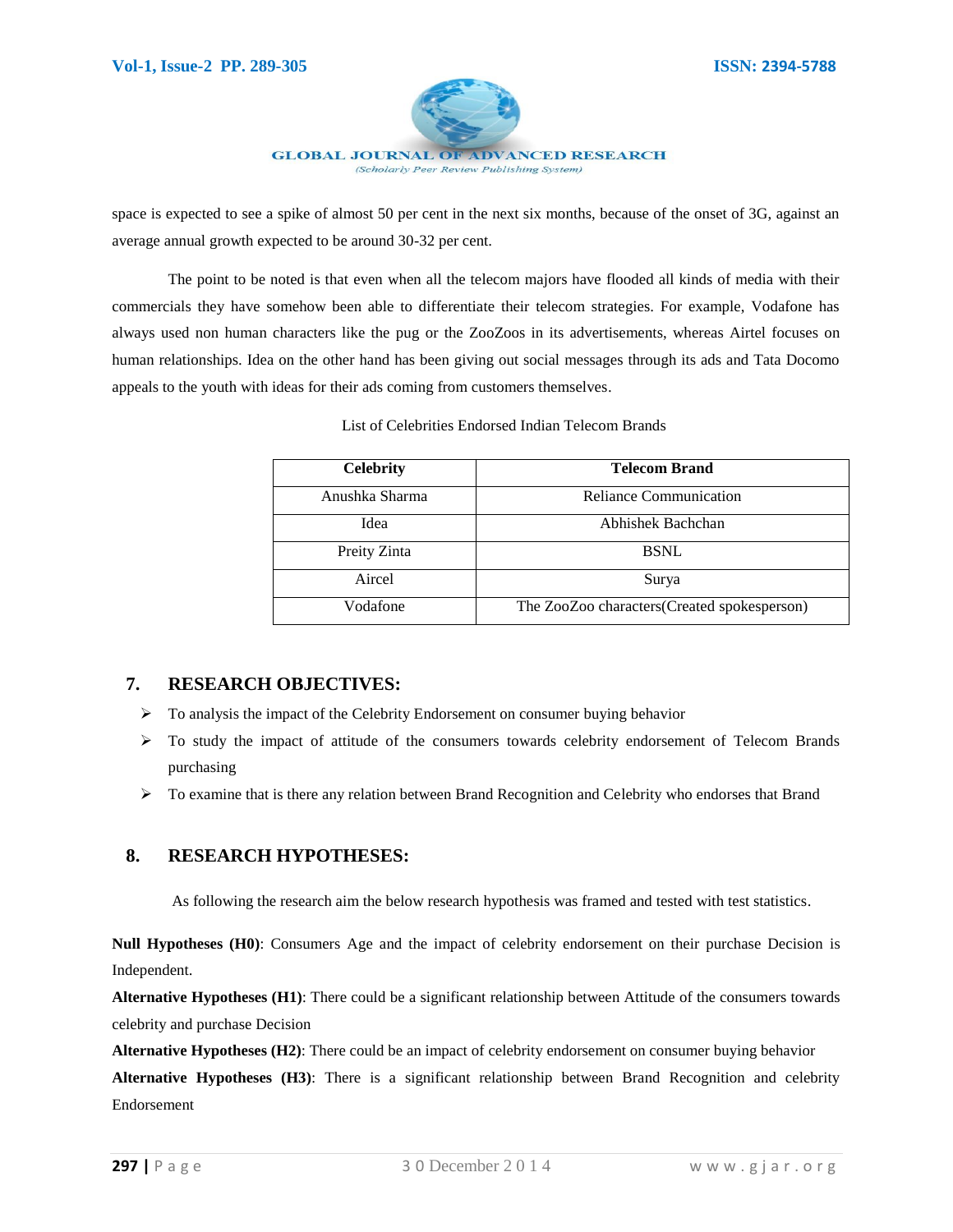

## 9. **RELIABILITY TEST**

With the take off of a pilot interview, performed with the help of a short listed students from the reputed engineering Institutions who were selected randomly as a count of 50 which is a good enough as per the eminent research guidelines, the cronbach's coefficient alpha is 0.69 which is nearer to 0.7 the standard value that the whole world of research fellows will accept (Churchill 1979). Since all measures were based upon prior relevant literature and were often used or adapted in research, evidence of content validity was provided.

#### **10. SAMPLE AND DATA**

The sampling frame consisted of under graduate student consumers who are from top reputed engineering Institutions in Andhra Pradesh a newly bifurcated state in South India. The sample respondents were recruited using random sampling. The method for sample selection was Systematic random Type Selected every tenth name from the lottery Dip. A self-completion questionnaire was administered to respondents for their responses towards the quarries. A total of 218 questionnaires were distributed in three Districts: Chittoor, Nellore, Kadapa. All these students were represented as the sources of data collection for the research.Survey brands included four product brands produced by Indian Telecom service Providers namely Vodafone, Aircel, Reliance Communication and Idea. The famous celebrities been endorsing these brands are Abishek bachan, Surya from film casting and spokespersons created by the companies had chosen for the survey.

## **11. RESULTS AND DISCUSSIONS**

Coming to the research results after analyzing the data by using test statistics, it has a sort of interpretations and understandings about consumers buying behaviour towards Celebrity endorsement in telecom brands are presented as following given below table and analysis.

According to the research Hypotheses built it had been examined at different stages

**Null hypotheses (H0**): Consumers age and the impact of celebrity endorsement on their purchase Decision are Independent.

#### **Table-1 One Way ANOVA Age Vs Celebrity Endorsement impact**

|                       | Sum of<br>Squares | df  | Mean Square | F     | Sig. |
|-----------------------|-------------------|-----|-------------|-------|------|
| <b>Between Groups</b> | 1.871             |     | .624        | 4.524 | .004 |
| <b>Within Groups</b>  | 29.505            | 214 | .138        |       |      |
| Total                 | 31.376            | 217 |             |       |      |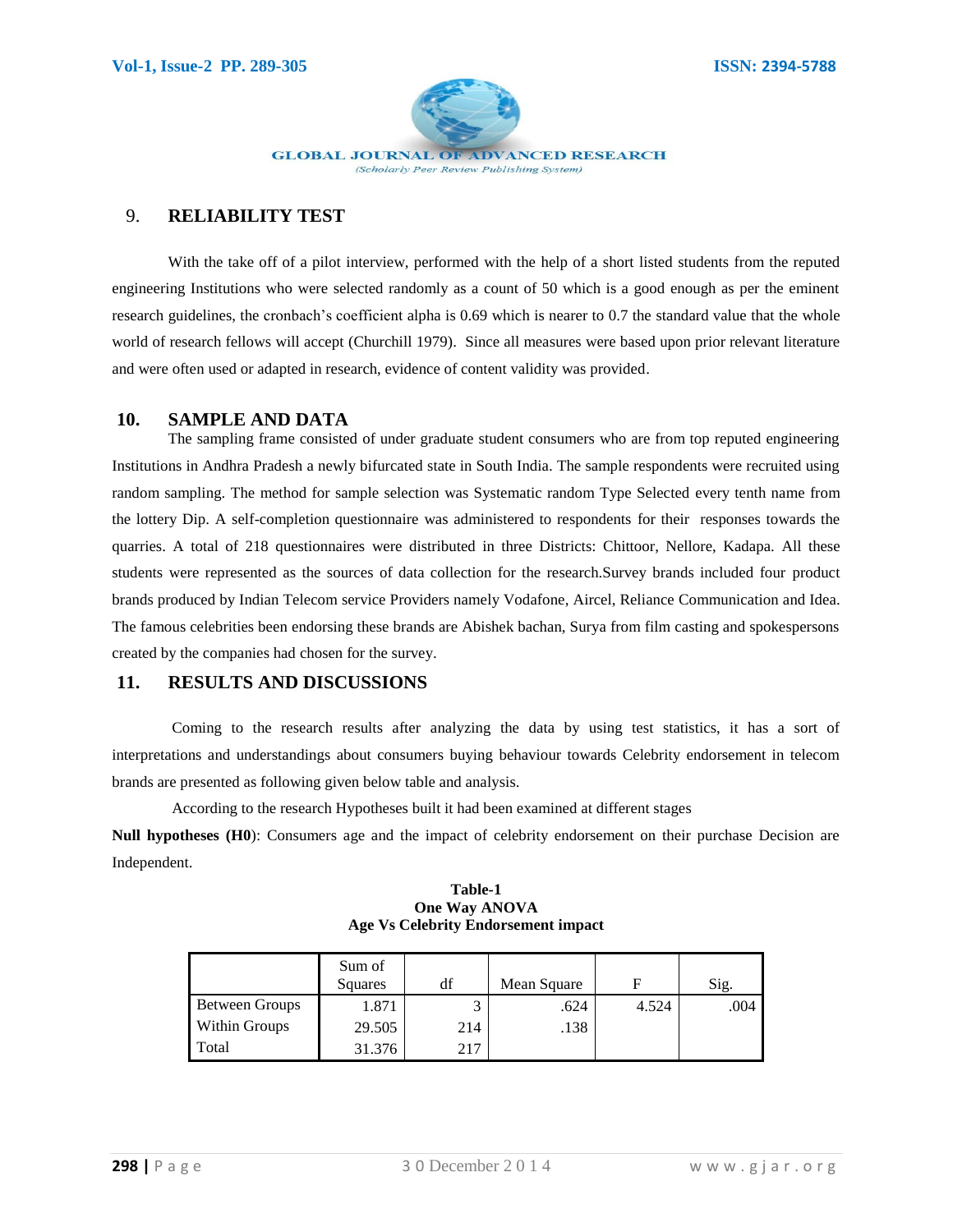

Table-1 shows that there is a dependency between consumer"s Age factor and the impact of celebrity Endorsement on their Purchase decision. Through this representation it can be concluded that Null hypotheses is rejected or in other side it can be said that there is dependency of the impact of celebrity endorsement on consumer's age factor. Thus it got proved through statistically i.e significance of the P value is less than 0.05 in One Way ANOVA test which showed in the above table.

**Alternative Hypotheses (H1):** There could be a significant relationship between Attitude of the consumers towards celebrity and purchase Decision.

#### **Table-2**

#### **One Way ANOVA**

#### **Attitude Vs Purchas Decision**

|                      | Sum of<br>Squares | Df  | Mean Square | F     | Sig. |
|----------------------|-------------------|-----|-------------|-------|------|
| Between Groups       | 3.410             |     | 1.137       | 6.928 | .000 |
| <b>Within Groups</b> | 35.109            | 214 | .164        |       |      |
| Total                | 38.518            | 217 |             |       |      |

It was proved that there is a significant relationship between attitude of the consumers towards celebrity and their purchase decision in table 2 consist statistically significant P value is exactly 0.000 less than 0.05 confirms us attitude of the consumers matters when ever they made a purchasing decision of telecom brands.

**Alternative hypotheses (H2)**: Testing about most importantly whether is there any impact of using celebrity Endorsed advertisement on young student consumers buying behavior had been set back the assumed assumption that is there is an effect of Celebrity Endorsement strategy on purchase decision making by the young consumers. This had exposed by using One Sample T- test and result executed in table -4. Where significant (2-tailed) test contains p value  $(0.000)$  < 0.05 for the two factors i.e Trustworthy and Likability

|             | N   | Mean   | <b>Std. Deviation</b> | Std. Error<br>Mean |
|-------------|-----|--------|-----------------------|--------------------|
| Trustworthy | 218 | 1.3119 | .46435                | .03145             |
| Likability  | 218 | 1.8257 | .38025                | .02575             |

**Table-3 One-Sample Statistics**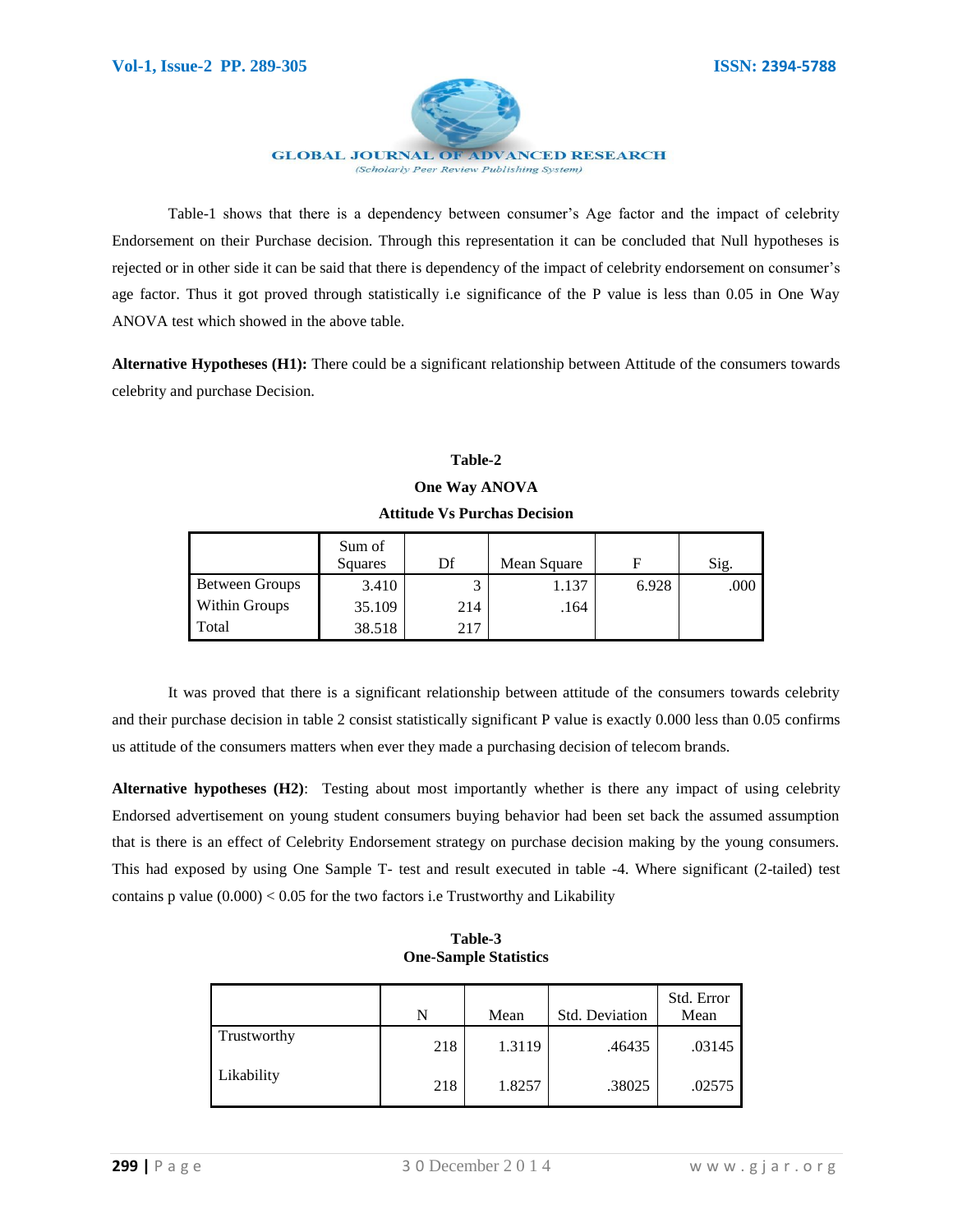

| Table-4                |  |  |  |  |
|------------------------|--|--|--|--|
| <b>One-Sample Test</b> |  |  |  |  |

|             | Test Value = $0$ |     |                 |                    |        |                                   |
|-------------|------------------|-----|-----------------|--------------------|--------|-----------------------------------|
|             |                  |     |                 |                    |        | 95% Confidence<br>Interval of the |
|             |                  |     |                 |                    |        | Difference                        |
|             | t                | Df  | Sig. (2-tailed) | Mean<br>Difference | Lower  | Upper                             |
| Trustworthy | 41.715           | 217 | .000            | 1.3119             | 1.2499 | 1.3739                            |
| Likability  | 70.890           | 217 | .000            | 1.8257             | 1.7749 | 1.8764                            |

**Alternative Hypotheses (H3):** There is a significant relationship between Brand Recognition and celebrity Endorsement

# **Table-5**

# **ANOVA**

Brand Vs Celebrity Endorsement

|                       | Sum of<br>Squares | Df  | Mean Square | F     | Sig. |
|-----------------------|-------------------|-----|-------------|-------|------|
| <b>Between Groups</b> | .439              |     | .219        | 4.564 | 011  |
| <b>Within Groups</b>  | 10.336            | 215 | .048        |       |      |
| Total                 | 10.775            | 217 |             |       |      |

At the outset of the research aim we also tested about Brand Recognition and celebrity Endorsement advertisement hence it find out definitely recognition of a brand obviously depends on endorsed celebrity if they are not familiar about brand that they want to buy. Statistically it showed in the table-5 where significant value is 0.011 which is less than 0.05.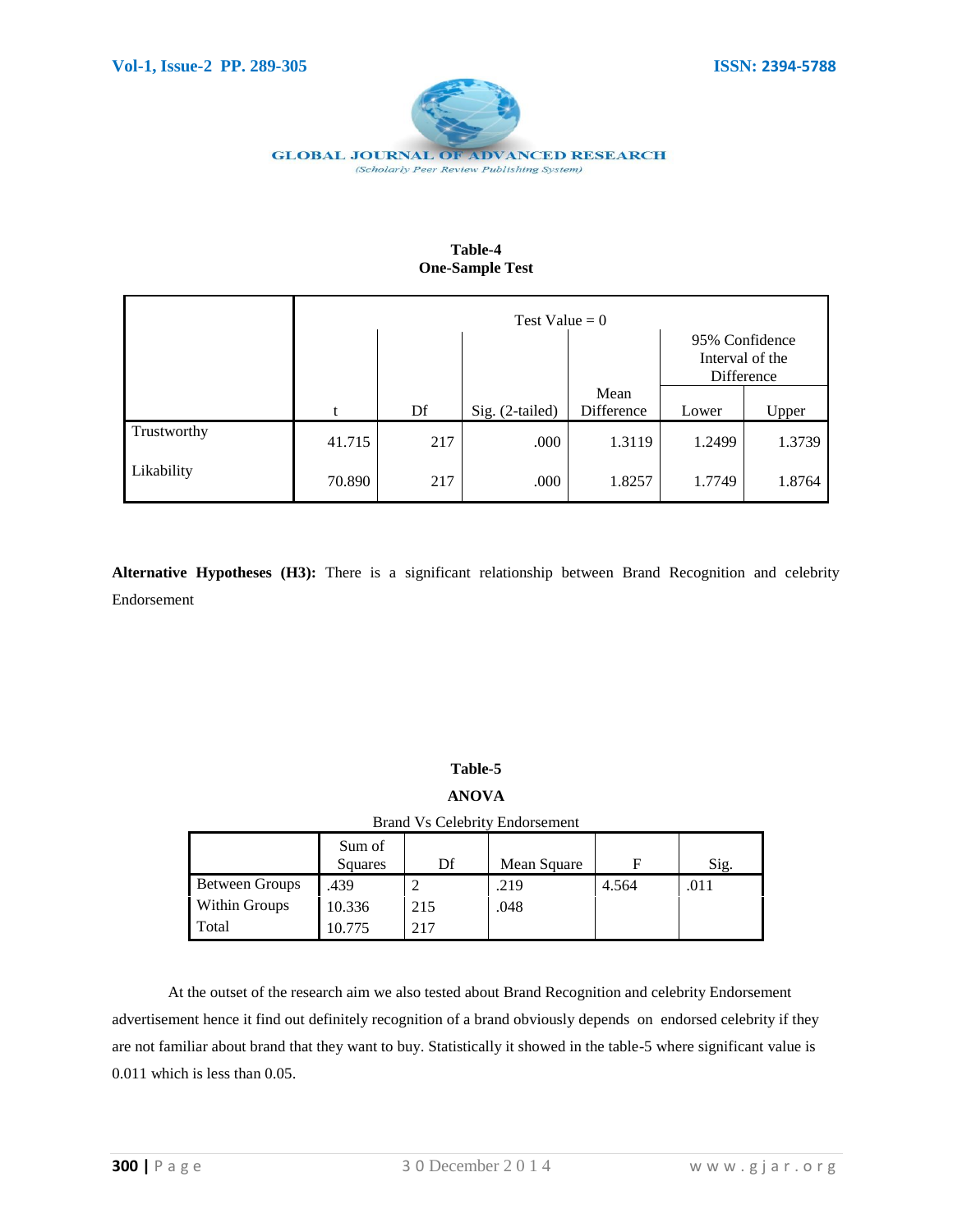

We have also done a Chi square test to test to test do the factors called trustworthy and likability particularly influence the consumers to recognize brand a 0 cells (.0%) have expected frequencies less than 5. The minimum expected cell frequency is 109.0.

# **Table-6**

#### **Chi-Square Test**

|                    | $Chi-Square(a)$ | зe<br>di | Asymp.Sig |
|--------------------|-----------------|----------|-----------|
| <b>Trustworthy</b> | 30.844          |          | 0.000     |
| <b>Likability</b>  | 92.495          |          | 0.000     |

Table 6 shows that there is a significant impact of the factors of celebrity who could do better with great trustworthy and likability on consumers mind setup while they were on purchase trip and also it insist them to go with celebrity based value recognition by associating themselves with celebrity who may be in the form of visible or non visible on ad campaign completely. Results in above table prove statistically important with values of Asymp.sig 0.000 i.e P<0.05 for both Trustworthy and Likability at Degrees of Freedom is 1.

## **12. RESEARCH FINDINGS AND IMPLICATIONS**

#### **Find outs**

The most important finding of the study is that celebrity endorsement is effective for marketing communication. This was already examined and proved through previous studies since again it was confirmed celebrity endorsement is an effective tool for capturing and attracting market and consumers. This was in general but in particular aiming on research gap and objectives it found interestingly young consumers (students) the potential market share holders in high population country like India were get impact more by celebrity endorsement strategy on their purchase decision. Age of the respondents plays a key role supposing to host a positive or negative attitude towards celebrity endorsement. This was tested out and showed with witness of one way ANOVA results P value (P=0.04 <0.05) followed by Attitude about a endorsed celebrity or celebrity endorsement technique relation assumed and tested  $(P=0.000<0.05)$  significantly congruence.

More Importantly it had thrived an objective hopefully there could be relation between Brand Identity and Celebrity Endorsement Strategy and shooted out its confirmation through P=0.11<0.05 accepted alternative Hypotheses (H3) and declared a result that consumer would prefer celebrity based advertisement sources when they really don"t know about the brand.

#### **Implications**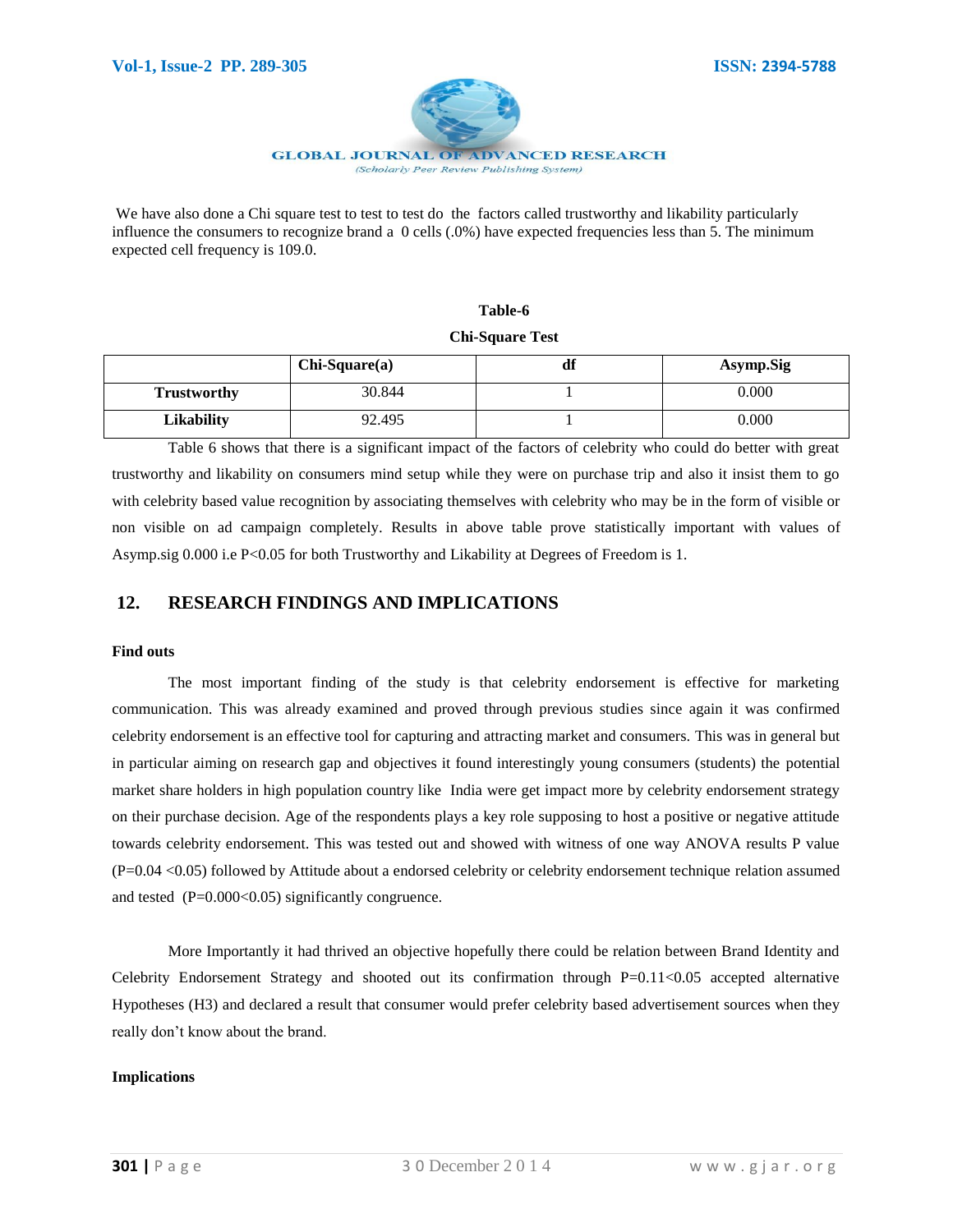

(Scholarly Peer Review Publishing System)

Though the study was limited to a certain area only but it got its own image by investigating on Market driven consumer segmentations which had categorized based on the age factor, young consumers are ready to invite celebrities to speak about a brand particularly in telecom industry it become most fast durable and converted from want position to need must in  $21<sup>st</sup>$  century. Brand who is in telecom industry may take this report to consideration to adopt an effective ad campaign and go on with great trusted celebrity and also likable one by the target group. Because they had aggressive and positive opinion on their favorite stars might be in their respective fields and irrespective of age And Gender.

#### **13. CONCLUSION**

Conclusion implies that consumers have developed wider prospective in terms of celebrity endorsed products. The scope of the study could be an interesting extension where future generation is incredible sources for corporate to grab and the way they reach to their consumers along with brand is a smart game. Celebrity endorsement impact would be particularly important in the Indian context since different age groups have different levels of perceptions on their trustful and likeable celebrities. Overall the findings from this study explores that there is a impact of celebrities in advertisements on consumers (young) to Identify a Brand in India Telecom industry and have given the practitioners a new way of rethinking the practice on great impact.

## **14. REFERENCES**

- [1] Agarwal, Jagdish and Kamakura, Wagner A. (1995), "The Economic worth of Celebrity Endorsers: An Event Study Analysis", Journal of Marketing, 59, No. 3 pp.56-62
- [2] Alperstein, Neil M. (1991) ""Imaginary Social Relationships with Celebrities Appearing in Television Commercials."" Journal of Broadcasting and Electronic Media Vol35,No.1, pp.43 – 58.
- [3] Alsmadi, Sami. (2006), " The Power of Celebrity Endorsement in Brand Choice Behaviour : An Empirical Study of Consumer Attitudes in Jordon," Journal of Accounting-Business & Management, Vol.13, pp.69- 84.
- [4] Anonymous, (2001),"Rise to the top with celebrities", Online Edition of India"s National Newspaper. The Hindu , Available at < http://www.hinduonnet.com/2001/08/02/stories/0602000j.htm Accessed on 11st August, 2008
- [5] Anonymous,(2007), "Celebrity Brand Building" Accessed on 2nd August, 2008.
- [6] Assael, Henry. (1984.) *"*Behavior and Market Action*".* Boston, Massachusetts: Kent Publishing Company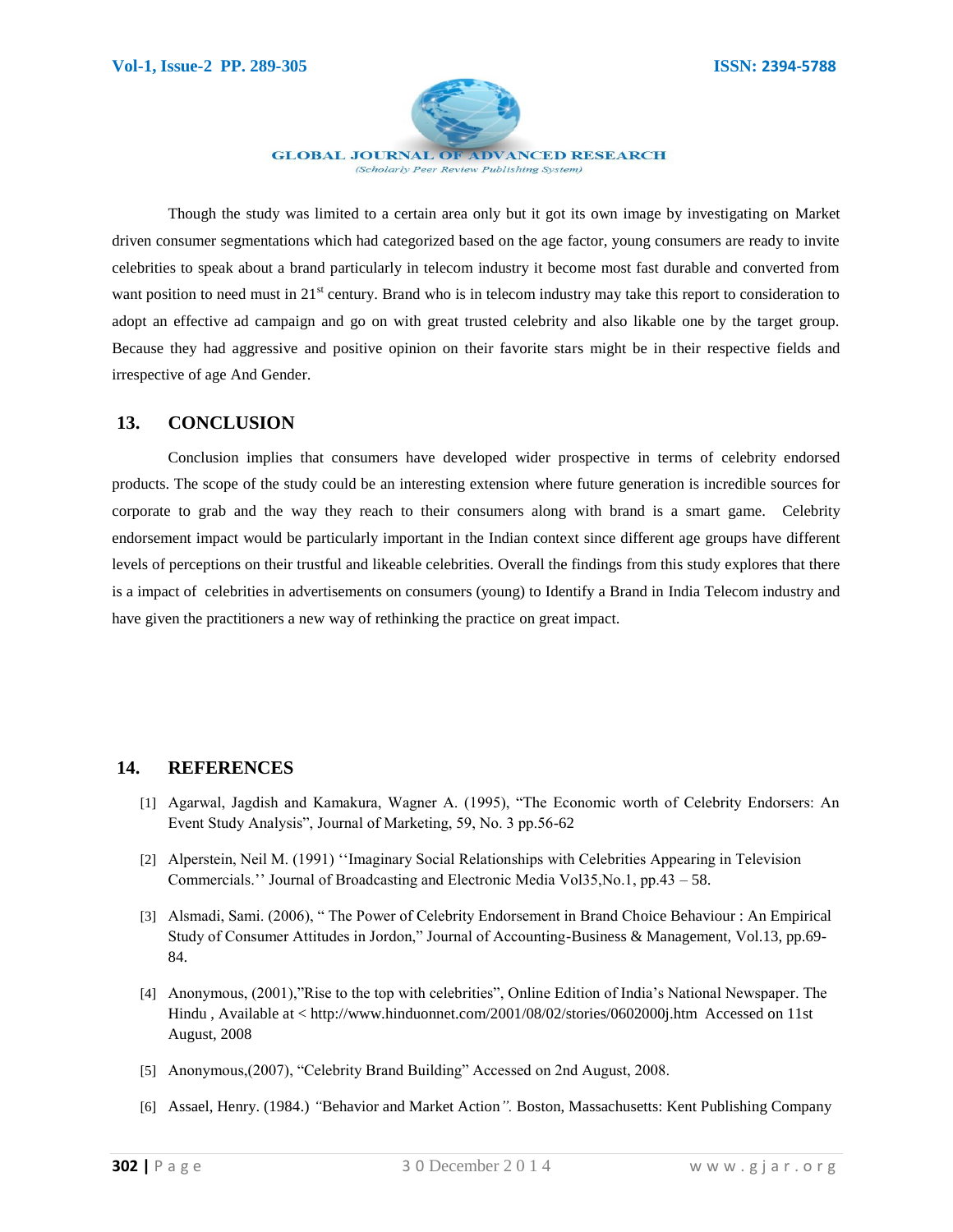

- [7] Beverage Industry (1989), Simply Irresistible? Pepsi Learns There's a Downside to Signing Up Rock Stars. (May 1989): 1, 41
- [8] Bowman, Jo (2002), Facing Advertising Reality, Media Asia, Vol. 7, Issue 26, PP. 14- 15..
- [9] Busler, Micheal(2003), "Product Differentiation, Celebrity Endorsements and the Consumer"s Perception of Quality", Doctor of Philosophy, Drexer University
- [10] Choi, Sejung Marina; Rifon Nora J.(2007), « Who is the Celebrity in Advertising ? Understanding Dimensions of Celebrity Image", Journal of Popular Culture, Publisher : Blackwell Publishing, Inc., Vol.40, No.2.
- [11] Churchill, G. A., Jr. (1979). A paradigm for developing better measures of marketing constructs. *Journal of Marketing Research*, *16*(February), 64–73.
- [12] Cooper, M (1984) "Can celebrities really sell products?" Marketing and Media Decisions, September, p64- 65 and 120
- [13] Daneshvary, Rennae and Schwer, Keith.R. (2000), "The association endorsement and consumers" intention to purchase", Journal of consumer marketing, VOL.17 NO.3, pp. 203-213, MCB University Press, 0736- 3761.
- [14] Dixit, Yamini(2005), " Indian Award Winning Advertisements: A Content Analysis", Degree of Master of Advertising, University of Florida
- [15] Erdogan, B. Z. (1999), "Celebrity Endorsement: A Literature Review", Journal of Marketing Management, Vol. 15 Issue 4, pp291-314.
- [16] Escalas, Jennifer Edson; Bettman, James R. (2005), "Self- Construal, Reference Groups, and Brand ", Journal of Consumer Research, Vol.32.
- [17] Evans, R.B. (1988), Production and Creativity in Advertising, Pitman Publishing, London.
- [18] Friedman, H.H and Friedman, L. (1979), "Endorser Effectiveness by Product Type", Journal of Advertising Research, Vol.19, No. 5, pp.63-71.
- [19] Horton, D., and R. Wohl. (1956) ""Mass Communication and Para-Social Interaction: Observations on Intimacy at a Distance."" Psychiatry 19, pp.215– 29.
- [20] Hsu, Chung-Kue and McDonald Daniella, (2002), "An examination on multiple celebrity endorsers in advertising", Journal of Product & Brand Management, Vol. 11 No. 1 pp. 19-29.
- [21] Internet World (2001), Hey, Celeb: Don't Quit Your Day Job, Vol. 7, Issue 3, P. 14.
- [22] Katyal, Saurbh (2007), "Impact of Celebrity Endorsement on a Brand", Chillibreeze writer, available at www.chillibreeze.com/articles/ accessed on 12 July, 2008.th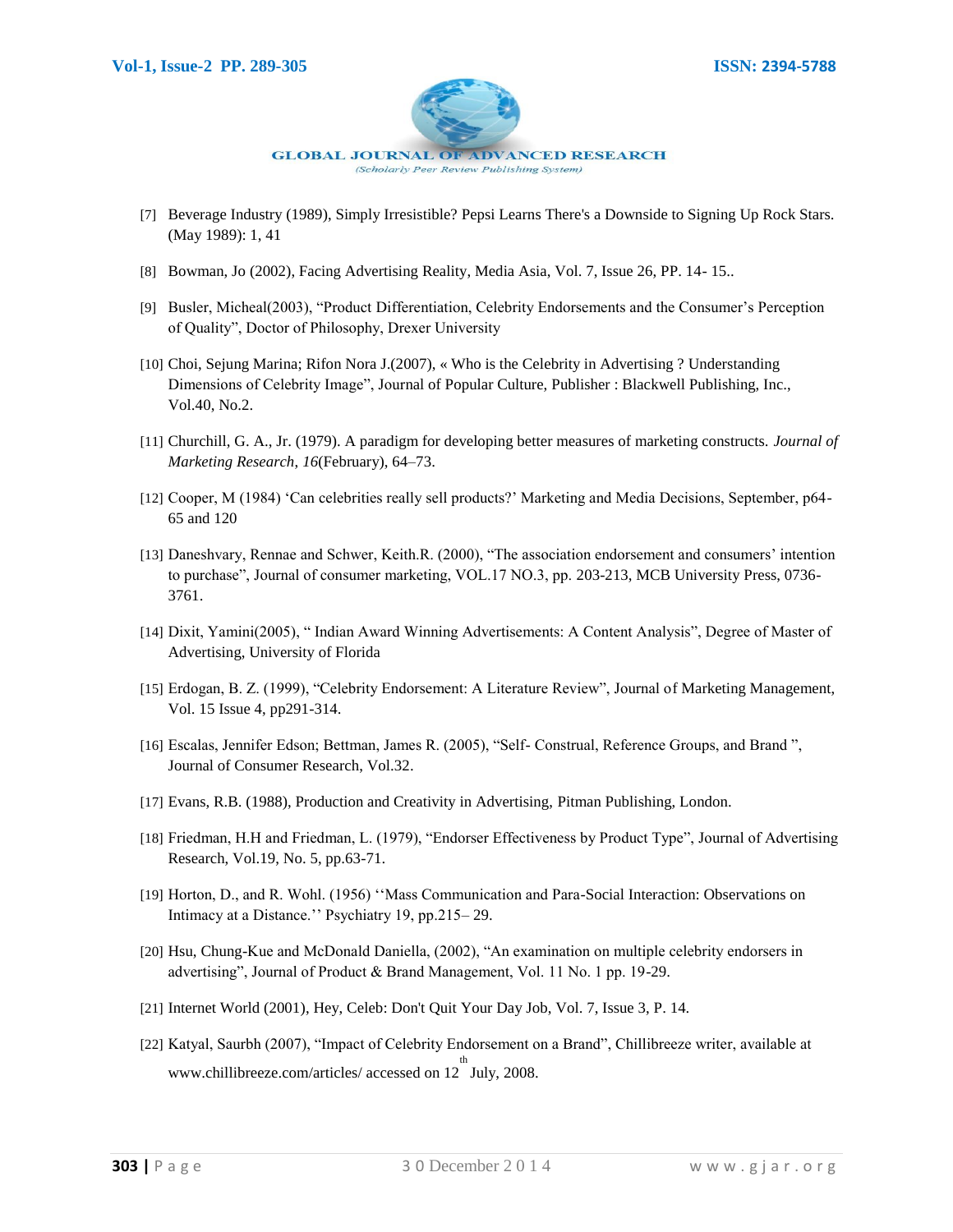

- [23] King, T.R. (1989) Credibility Gap: More consumers find celebrity ads unpersuasive. Wall Street Journal, 5th July
- [24] Kulkarni, A.Sanyukta & Gaulkar,U.Sahir(2005), " Impact of Celebrity Endorsement on Overall Brand.", available at www.indianmba.com/Occasional\_Papers/ accessed on 30th July, 2007
- [25] Kurzman, Charles; Anderson, Cheslie; Kaj, Clinton; Lee, Youn ok, Moloney, Mairead; Silver, Alexis; Van Ryn, Maria W., (2007), "Sociological Theory", Vol 25, Issue 4, pp. 347-367
- [26] Lafferty, B.A. and Goldsmith, R.E. (1999), "Corporate credibility's role in consumers' attitudes and purchase intentions when a high versus a low credibility endorser is used in the ad", Journal of Business Research, Vol. 44 No. 2, pp. 109-16.
- [27] Malhotra, Abhishek, (2005), "Is Celebrity Global?" In Jay Cooper et al., (2005) IAEL 2005 Celebrity; Five Eight/Frukt Publisher: London
- [28] McCracken, G. (1989). "Who is the celebrity Endorser? Cultural Foundations of the Endorsement Process", Journal of Consumer Research, Vol.16.pp.310-321.
- [29] McCutcheon, Lynn E., Diane D. Ashe, James Houran, and John Maltby. (2003) ""A Cognitive Profile of Individuals Who Tend to Worship Celebrities."" Journal of Psychology Vol137, No.4, pp. 309– 32.
- [30] Moore, David J., William D. Harris, and Hong C. Chen(1995), "Affect Intensity : An Individual Difference Responses to Advertising Appeals", Journal of Consumer Research, Vol 22(2), pp.154-164.
- [31] Mustafa, Nermeen (2005), "The Role of Celebrities in Marketing", A background paper for class Creatives: Stars in our eyes, City University, London.
- [32] O'Mahony, S and Meenahgan, T (1997), 'Research the impact of celebrity endorsements on consumers', in New Ways for Optimizing Integrated Communications, The Netherlands: ESOMAR, p1-16
- [33] Pappas, Ben (1999), Star Power, Star Brands, Forbes, Vol. 163, Issue, 6, PP. 188-195.
- [34] Schlecht, Christina (2003), Celebrities' Impact On Branding, Center on Global Brand Leadership: Columbia Business School, January 15, PP. 1-13. Seidman, I. (1998). Interviewing as qualitative research. New York: Teachers College Press.
- [35] Sherman, Strathford P. (1985), "When You Wish Upon a Star," Fortune, (August 19), pp.66-71)
- [36] Shimp, T. E. (2000), Advertising, promotion and supplemental aspects of integrated marketing communications, 5th Ed., Fort Worth: Dryden Press
- [37] Solomon, M. R. & Assael, H. (1987), "The forest or the trees? : a gesalt approach to symbolic comsumption", in Umiker- Seboek, J.(Ed.), Marketing and Semiotics: New Directions in the Study of Signs for Sale, Mounton de Gruyter, Berlin, pp.189-218.